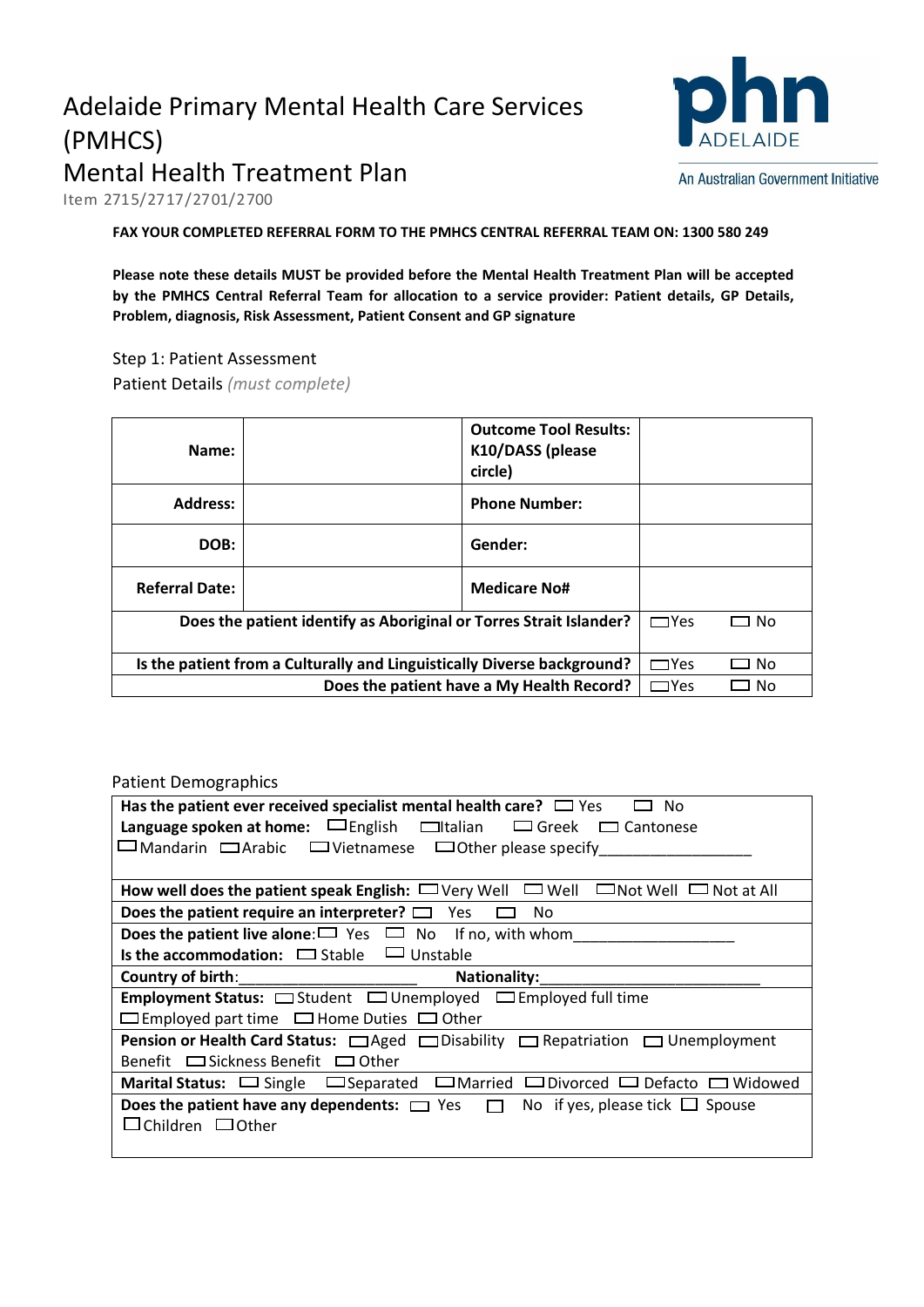|                     |  | Psychosocial assessment: (e.g. childhood, substance abuse, relationship history, coping with |
|---------------------|--|----------------------------------------------------------------------------------------------|
| previous stressors) |  |                                                                                              |

### **Eligibility Criteria for Primary Mental Health Care Services (please tick all that is applicable)**

 $\square$  low income  $\square$  Homeless  $\square$  CALD  $\square$  Aboriginal or Torres Strait Islander

 $\Box$  LGBTQI  $\Box$  Socially Isolated  $\Box$  New and emerging populations  $\Box$  Perinatal

 $\Box$  Comorbid presentation  $\Box$  Risk of suicide and self-harm  $\Box$  Underserviced group

□ Unable to access Better Access.

| <b>Mental Status Examination:</b>                          |                                                       |  |  |
|------------------------------------------------------------|-------------------------------------------------------|--|--|
| <b>Appearance and General Behaviour</b>                    | Mood (Depressed/Labile)                               |  |  |
| $\Box$ Normal $\Box$ Other:                                | $\Box$ Normal $\Box$ Other:                           |  |  |
| <b>Thinking (Content/Rate/Disturbances)</b>                | <b>Affect (Flat/Blunted)</b>                          |  |  |
| $\Box$ Normal $\Box$ Other:                                | $\Box$ Normal $\Box$ Other:                           |  |  |
| <b>Perception</b> (Hallucinations etc.)                    | Sleep (initial Insomnia/Early Morning                 |  |  |
| □Normal □Other:                                            | Wakening)                                             |  |  |
|                                                            | $\Box$ Normal<br>$\Box$ Other:                        |  |  |
| <b>Cognition</b> (level of                                 | <b>Appetite (Disturbed Eating Patterns)</b>           |  |  |
| Consciousness/Delirium/Intelligence)                       | $\Box$ Normal $\Box$ Other:                           |  |  |
| $\square$ Normal $\square$ Other:                          |                                                       |  |  |
| <b>Attention/Concentration</b>                             | <b>Motivation/Energy</b>                              |  |  |
| $\square$ Normal $\square$ Other:                          | $\Box$ Normal $\Box$ Other:                           |  |  |
| <b>Memory (Short and Long Term)</b>                        | <b>Judgement</b> (ability to make rational decisions) |  |  |
| $\Box$ Normal $\Box$ Other:                                | $\Box$ Normal $\Box$ Other:                           |  |  |
| Insight                                                    | <b>Anxiety Symptoms (Physical &amp; Emotional)</b>    |  |  |
| $\square$ Normal<br>$\Box$ Other:                          | $\Box$ Normal $\Box$ Other:                           |  |  |
| <b>Orientation</b> (Time/Place/Person)                     | Speech (Volume/Rate/Content)                          |  |  |
| $\Box$ Normal $\Box$ Other:                                | $\Box$ Normal $\Box$ Other:                           |  |  |
| Other Mental Health Professionals involved in patient care |                                                       |  |  |
| Name/Profession:                                           | Contact number:                                       |  |  |
|                                                            |                                                       |  |  |
|                                                            |                                                       |  |  |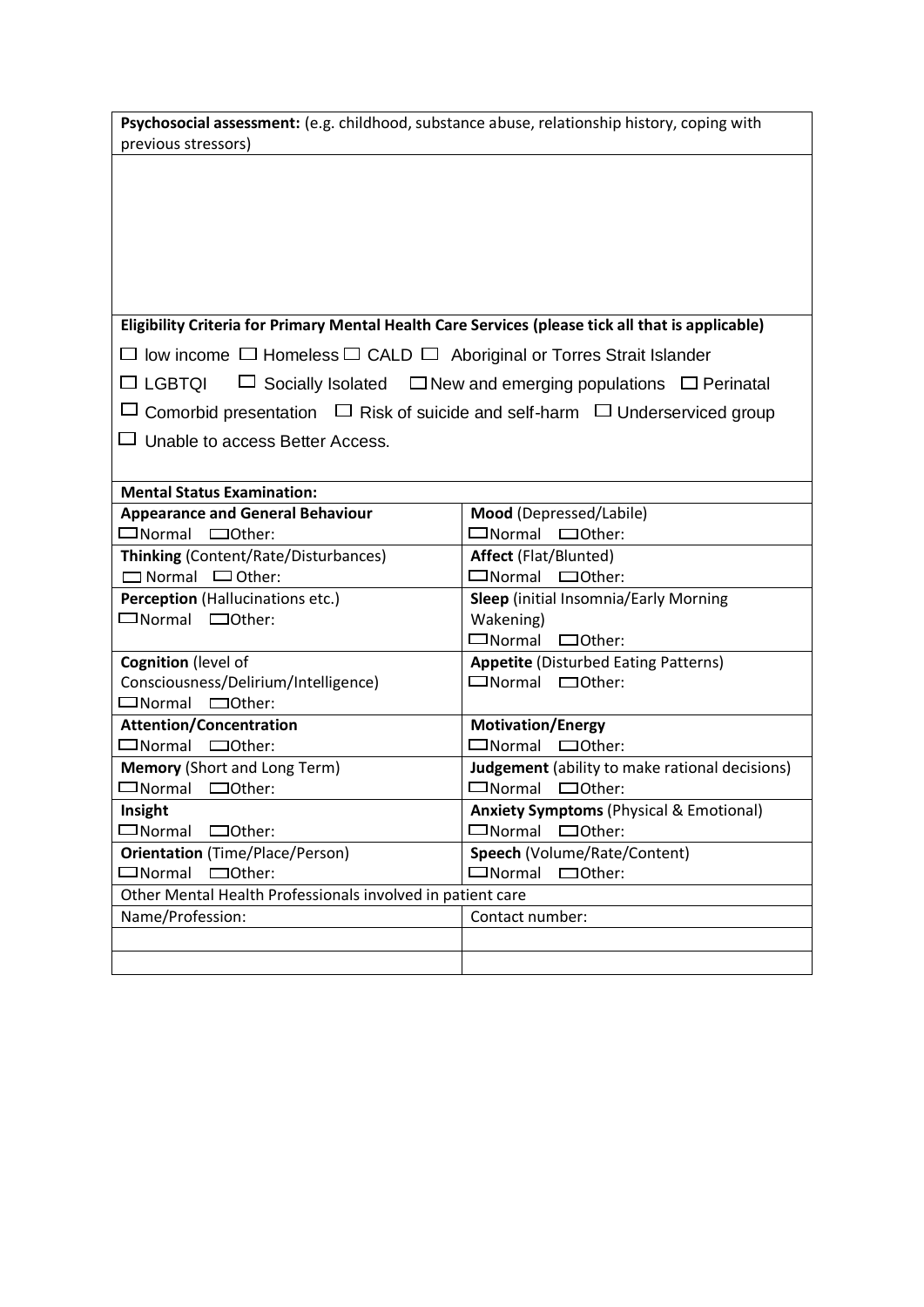GP Details

| Name:           | <b>Practice Name:</b> |  |
|-----------------|-----------------------|--|
| <b>Address:</b> | Phone:                |  |

Presenting Problem/ Provisional diagnosis *(must complete)* 

#### Risk Assessment *(must complete)*

| <b>Suicidal ideation:</b>     | 'Υρς | N٥  | Suicide intent        | 'Yes | ∵N∩ |
|-------------------------------|------|-----|-----------------------|------|-----|
| <b>Current suicidal plan:</b> | TYes | No. | <b>Risk to others</b> | ۱γρς | No. |

#### **GUIDE TO ABOVE RISK ASSESMENT OUTCOME:**

If **YES** to one or more of the above Risk Assessment questions please contact your local service provider.

If **NO** to the above Risk Assessment Clinical Triage will determine the service provider based on information supplied in this referral.

#### **Other Comments**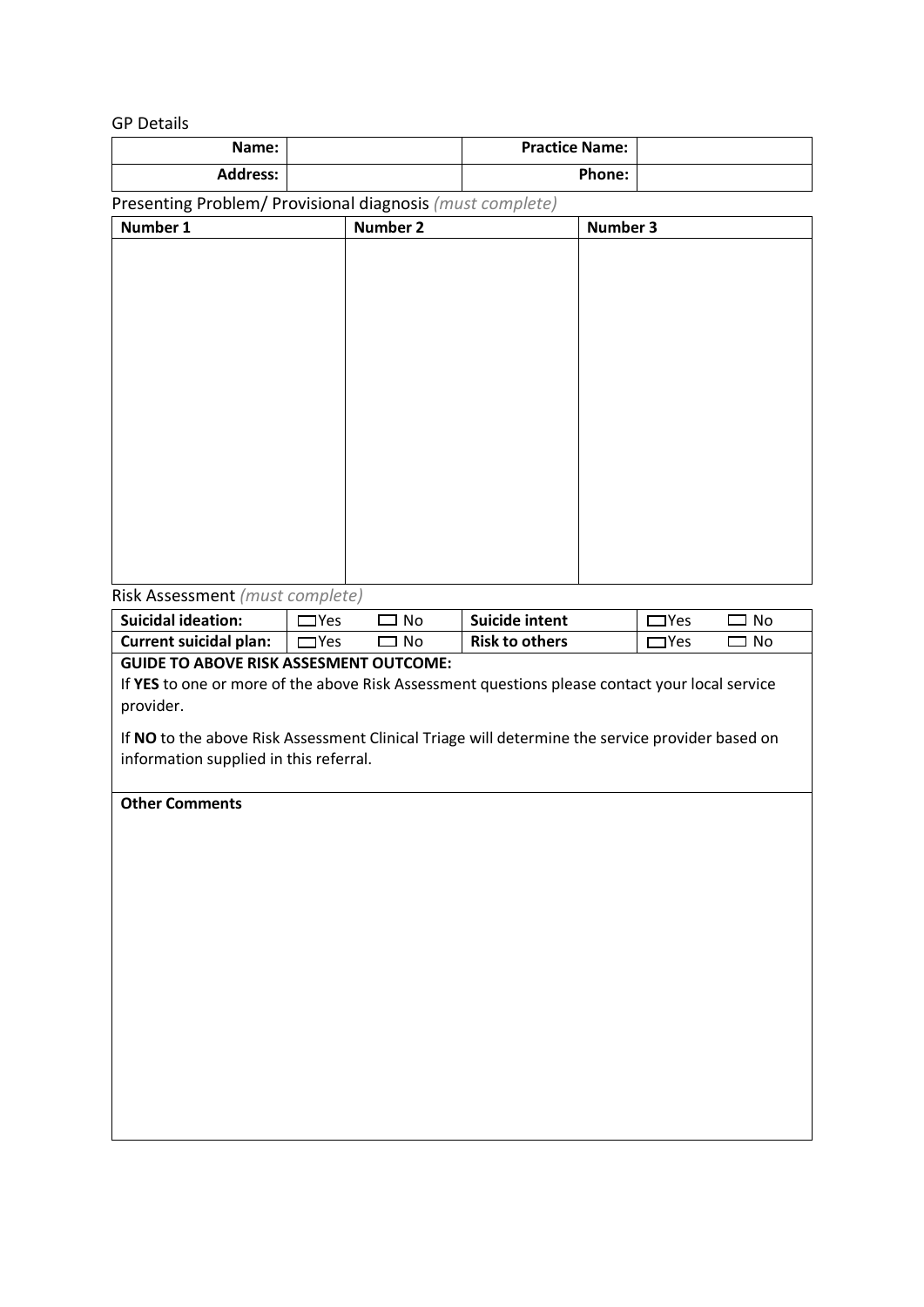| <b>Medications:</b>                                                                                  | <b>Allergies:</b>                         |  |  |  |  |
|------------------------------------------------------------------------------------------------------|-------------------------------------------|--|--|--|--|
|                                                                                                      |                                           |  |  |  |  |
|                                                                                                      |                                           |  |  |  |  |
|                                                                                                      |                                           |  |  |  |  |
|                                                                                                      |                                           |  |  |  |  |
|                                                                                                      |                                           |  |  |  |  |
|                                                                                                      |                                           |  |  |  |  |
|                                                                                                      | Relevant physical and mental examination: |  |  |  |  |
|                                                                                                      |                                           |  |  |  |  |
|                                                                                                      |                                           |  |  |  |  |
|                                                                                                      |                                           |  |  |  |  |
|                                                                                                      |                                           |  |  |  |  |
|                                                                                                      |                                           |  |  |  |  |
| Patient history                                                                                      |                                           |  |  |  |  |
| Include relevant biological, psychological and social history including any family history of mental |                                           |  |  |  |  |
| disorders and any relevant substance abuse or physical health problems.                              |                                           |  |  |  |  |
|                                                                                                      |                                           |  |  |  |  |
|                                                                                                      |                                           |  |  |  |  |
|                                                                                                      |                                           |  |  |  |  |

## Step 2: Mental Health Care Plan

| Key family contact/support details/phone: |                                                              |                  |  |
|-------------------------------------------|--------------------------------------------------------------|------------------|--|
|                                           |                                                              |                  |  |
|                                           |                                                              |                  |  |
|                                           |                                                              |                  |  |
|                                           |                                                              |                  |  |
| <b>Emergency Care/relapse prevention:</b> |                                                              |                  |  |
|                                           |                                                              |                  |  |
|                                           |                                                              |                  |  |
|                                           |                                                              |                  |  |
|                                           |                                                              |                  |  |
| Initial action plan:                      |                                                              |                  |  |
| <b>GOAL</b>                               | <b>TREATMENT</b>                                             | <b>REFERRALS</b> |  |
|                                           |                                                              |                  |  |
|                                           |                                                              |                  |  |
|                                           |                                                              |                  |  |
|                                           |                                                              |                  |  |
|                                           |                                                              |                  |  |
|                                           | Review date: (Add a recall in clinical software for 4 months |                  |  |
| after the <b>Plan</b> date)               |                                                              |                  |  |
|                                           | Copy of Mental Health Treatment Plan given to Patient:       |                  |  |